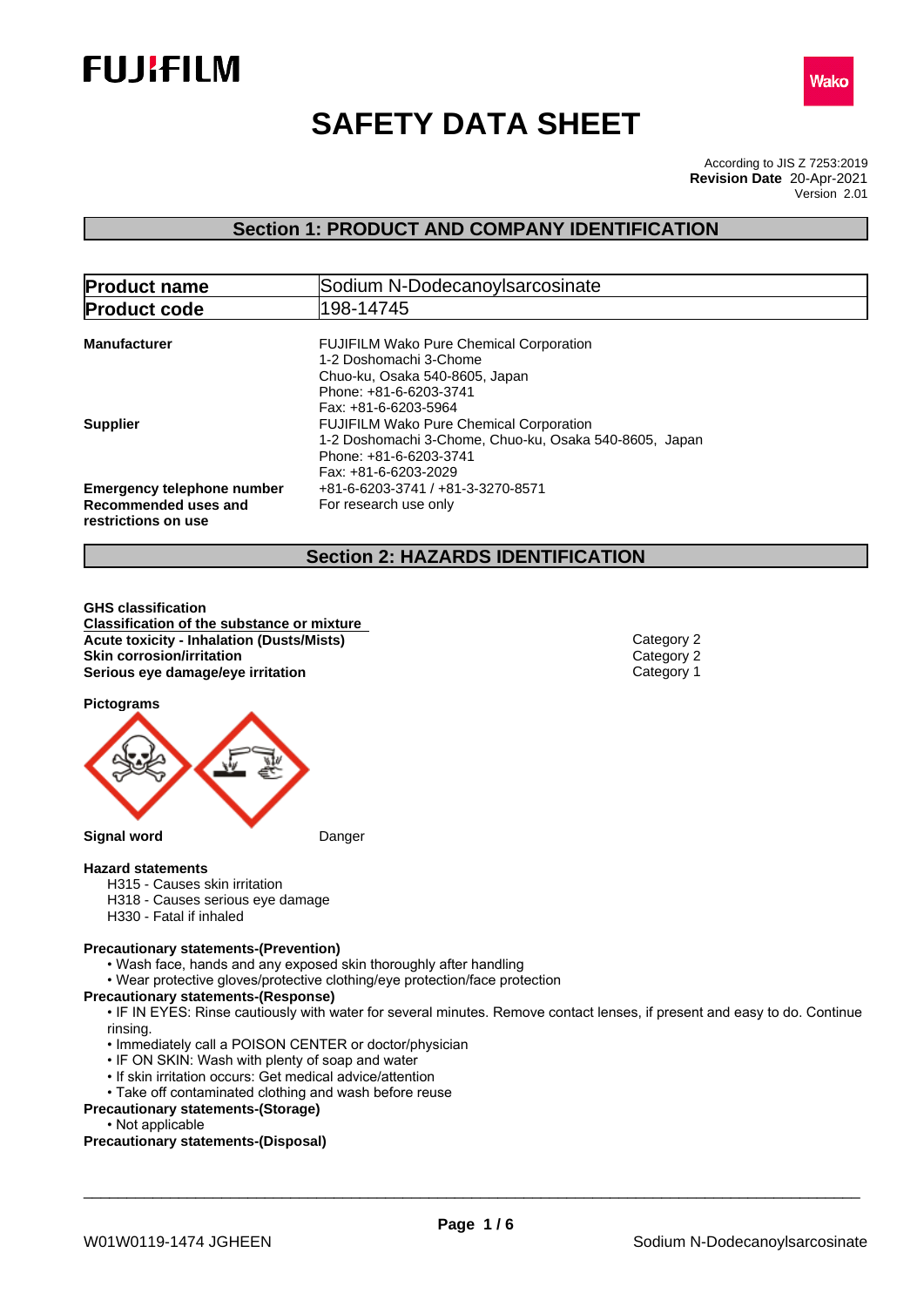• Not applicable

#### **Others Other hazards** Not available

### **Section 3: COMPOSITION/INFORMATION ON INGREDIENTS**

**Single Substance or Mixture** Substance

#### **Formula** CH3(CH2)10CON(CH3)CH2COONa

| <b>Chemical Name</b>       | Weight-% | Molecular weight | <b>ENCS</b>                                                 | <b>ISHL No.</b> | <b>CAS RN</b> |
|----------------------------|----------|------------------|-------------------------------------------------------------|-----------------|---------------|
| Sodium                     | 95.0     | 293.38           | $\sim$<br>1000<br>-1226<br>$\sim$<br>$\sim$<br>-- - - - - - | $\rightarrow$ 2 | 137-16-6      |
| Laurovisarcosinate<br>IN-1 |          |                  |                                                             |                 |               |

**Impurities and/or Additives:** Not applicable

## **Section 4: FIRST AID MEASURES**

#### **Inhalation**

Remove to fresh air. If symptoms persist, call a physician.

#### **Skin contact**

Wash off immediately with soap and plenty of water. If symptoms persist, call a physician.

## **Eye contact**

IF IN EYES: Rinse cautiously with water for several minutes. Remove contact lenses, if present and easy to do. Continue rinsing. Immediate medical attention is required.

#### **Ingestion**

Rinse mouth. Never give anything by mouth to an unconscious person. Call a physician or poison control center immediately. Do not induce vomiting without medical advice.

#### **Protection of first-aiders**

Use personal protective equipment as required.

## **Section 5: FIRE FIGHTING MEASURES**

#### **Suitable extinguishing media**

Water spray (fog), Carbon dioxide (CO2), Foam, Extinguishing powder. Sand

**Unsuitable extinguishing media**

#### No information available

#### **Specific hazards arising from the chemical product**

Thermal decomposition can lead to release of irritating and toxic gases and vapors.

#### **Special extinguishing method**

#### No information available

### **Special protective actions for**

#### **fire-fighters**

Use personal protective equipment as required.Firefighters should wear self-contained breathing apparatus and full firefighting turnout gear.

### **Section 6: ACCIDENTAL RELEASE MEASURES**

#### **Personal precautions, protective equipment and emergency procedures**

For indoor, provide adequate ventilation process until the end of working. Deny unnecessary entry other than the people involved by, for example, using a rope. While working, wear appropriate protective equipments to avoid adhering it on skin, or inhaling the gas. Work from windward, and retract the people downwind.

#### **Environmental precautions**

To be careful not discharged to the environment without being properly handled waste water contaminated.

**Methods and materials for contaminent and methods and materials for cleaning up**

### Sweep up and gather scattered particles, and collect it in an empty airtight container.

#### **Recoverly, neutralization**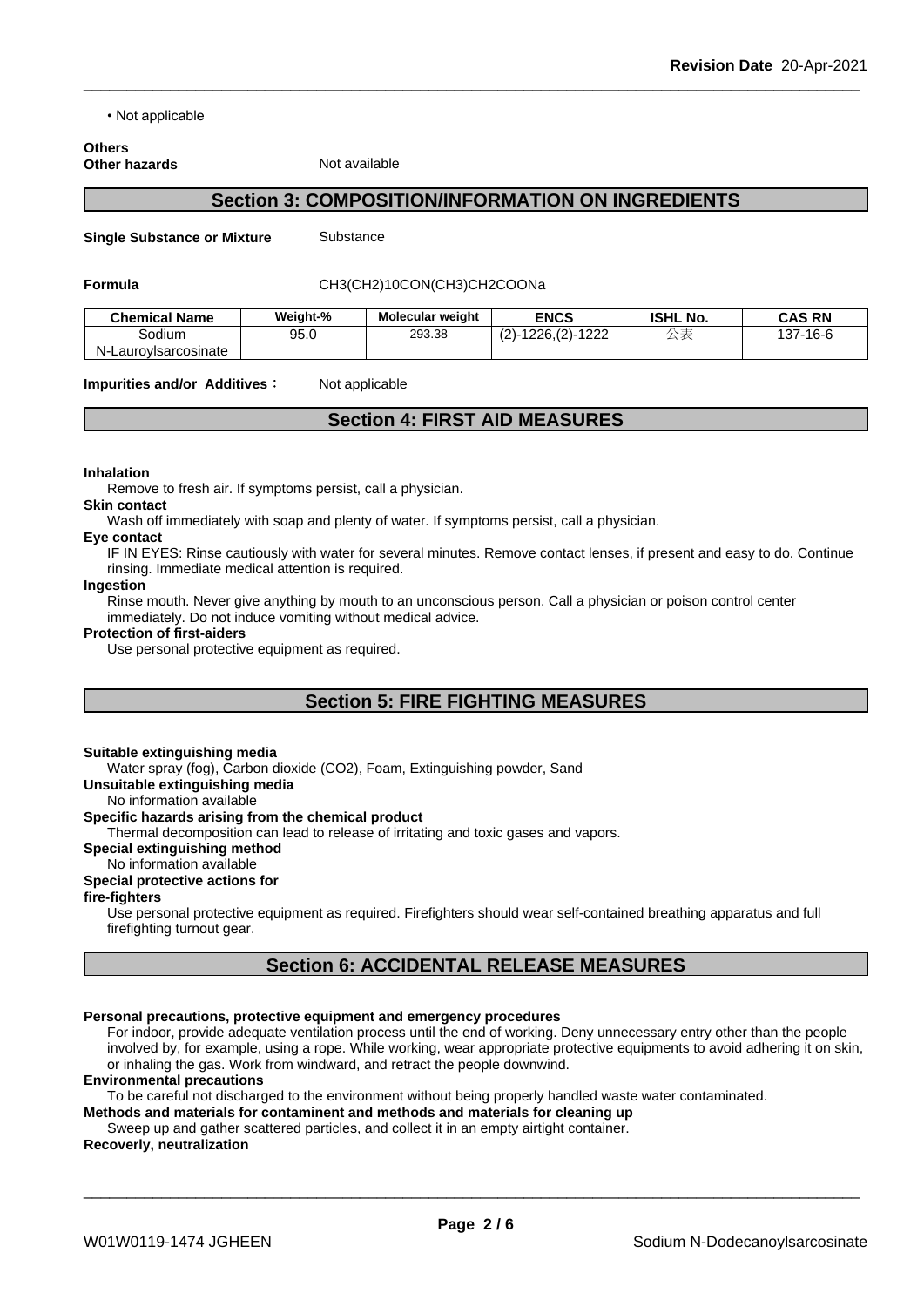#### No information available

**Secondary disaster prevention measures**

Clean contaminated objects and areas thoroughly observing environmental regulations.

### **Section 7: HANDLING AND STORAGE**

#### **Handling**

#### **Technical measures**

Avoid contact with strong oxidizing agents. Use with local exhaust ventilation.

#### **Precautions**

Do not rough handling containers, such as upsetting, falling, giving a shock, and dragging. Prevent leakage, overflow, and scattering. Not to generate steam and dust in vain. Seal the container after use. After handling, wash hands and face, and then gargle. In places other than those specified, should not be smoking or eating and drinking. Should not be brought contaminated protective equipment and gloves to rest stops. Deny unnecessary entry of non-emergency personnel to the handling area.

#### **Safety handling precautions**

Use personal protective equipment as required. Avoid contact with skin, eyes or clothing.

#### **Storage**

| Safe storage conditions |                |
|-------------------------|----------------|
| Ciarogo conditional     | $C$ toro quent |

**Storage conditions** Store away from sunlight in well-ventilated place at room temperature (preferably cool). Keep container tightly closed. **Safe packaging material Polyethylene Incompatible substances** Strong oxidizing agents

### **Section 8: EXPOSURE CONTROLS/PERSONAL PROTECTION**

#### **Engineering controls**

In case of indoor workplace, seal the source or use a local exhaust system. Provide the safety shower facility, and handand eye-wash facility. And display their position clearly.

**Exposure limits** This product, as supplied, does not contain any hazardous materials with occupational exposure limits established by the region specific regulatory bodies.

### **Personal protective equipment**

**Respiratory protection** Dust mask **Hand protection** Protection gloves **Eye protection protective eyeglasses or chemical safety goggles Skinandbody protection** Long-sleeved work clothes

**General hygiene considerations**

Handle in accordance with good industrial hygiene and safety practice.

### **Section 9: PHYSICAL AND CHEMICAL PROPERTIES**

**Form Color** white **Color** white **Color** white **Color** white **Color** white **Color Color Color Color Color Color Color Color Color Color Color Color Color Color Color Color Color Color Color Appearance** *Appearance Powder or granules* **Odor Odor** No data available **Melting point/freezing point CONS CONS Melting point/freezing point Melting point/freezing point**<br> **Boiling point, initial boiling point and boiling range** 350 - 410 °C **Boiling point, initial boiling point and boiling range Flammability** No data available<br> **Evaporation rate:**<br>
No data available<br>
No data available **Evaporation rate: Flammability (solid, gas):** No data available **Upper/lower flammability or explosive limits Upper**: No data available **Lower** :<br> **Lower** :<br> **Also point**<br> **Also point**<br> **Also point**<br> **Also point**<br> **Also point**<br> **Also point**<br> **Also point**<br>  $267 °C$ **Flash point Auto-ignition temperature:** No data available **Decomposition temperature:** No data available **pH** 8.0 - 9.0 (50g/l, 25°C)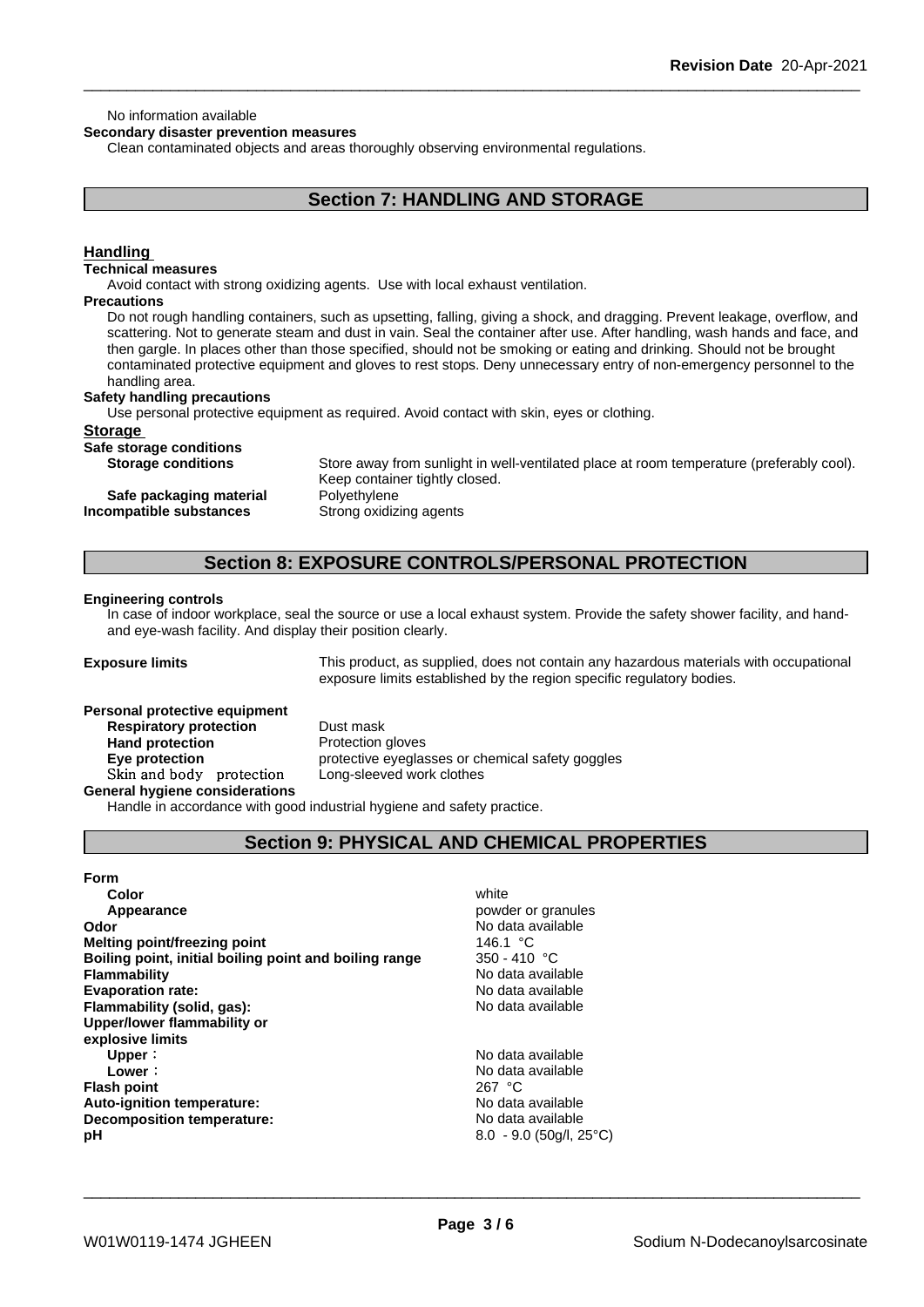**Viscosity (coefficient of viscosity)** No data available<br> **Dynamic viscosity** No data available **Dynamic viscosity**<br>Solubilities

**n-Octanol/water partition coefficient:(log Pow)** 0.37 **Vapour pressure Specific Gravity / Relative density 1.141g/cm3<br>
<b>Vapour density** 1.141g/cm3 **Particle characteristics** No data available

water : freely soluble . Ethanol : soluble . acetone : practically insoluble,or insoluble . **Vapour density** No data available

### **Section 10: STABILITY AND REACTIVITY**

#### **Stability**

**Reactivity** No data available **Chemical stability** Stable under recommended storage conditions. **Hazardous reactions** None under normal processing **Conditions to avoid** Extremes of temperature and direct sunlight, Moisture **Incompatible materials** Strong oxidizing agents **Hazardous decomposition products** Carbon monooxide (CO), Carbon dioxide (CO2), Nitrogen oxides (NOx)

### **Section 11: TOXICOLOGICAL INFORMATION**

#### **Acute toxicity**

| <b>Chemical Name</b>        | Oral LD50                | <b>Dermal LD50</b> | <b>Inhalation LC50</b>     |
|-----------------------------|--------------------------|--------------------|----------------------------|
| Sodium N-LauroyIsarcosinate | >5000mg/kg (rat,male and | N/A                | $0.05 - 0.5$ mg/l/4h (rat) |
|                             | female)                  |                    |                            |

| <b>Skin irritation/corrosion</b><br>Serious eye damage/ irritation<br>Respiratory or skin sensitization<br>Reproductive cell mutagenicity<br>Carcinogenicity | No data available<br>No data available<br>No data available<br>No data available<br>No data available |  |
|--------------------------------------------------------------------------------------------------------------------------------------------------------------|-------------------------------------------------------------------------------------------------------|--|
| <b>Reproductive toxicity</b><br><b>STOT-single exposure</b><br><b>STOT-repeated exposure</b><br><b>Aspiration hazard</b>                                     | No data available<br>No data available<br>No data available<br>No data available                      |  |

## **Section 12: ECOLOGICAL INFORMATION**

#### **Ecotoxicity**

| <b>Chemical Name</b>                                                                  | Algae/aguatic plants                                                                                    | <b>Fish</b>      | <b>Crustacea</b>  |
|---------------------------------------------------------------------------------------|---------------------------------------------------------------------------------------------------------|------------------|-------------------|
| Sodium N-Lauroylsarcosinate                                                           | ErC50 79mg/l/72h                                                                                        | EC50 107mg/l/96h | LC50 29.7mg/l/48h |
|                                                                                       | (green algae)                                                                                           | (zebra fish)     | (Daphnia magna)   |
| Other data                                                                            | No data available                                                                                       |                  |                   |
| Persistence and degradability<br><b>Bioaccumulative potential</b><br>Mobility in soil | Biodegradability: 82%/28d Readily biodegradable<br>No information available<br>No information available |                  |                   |
| Hazard to the ozone layer                                                             | No information available                                                                                |                  |                   |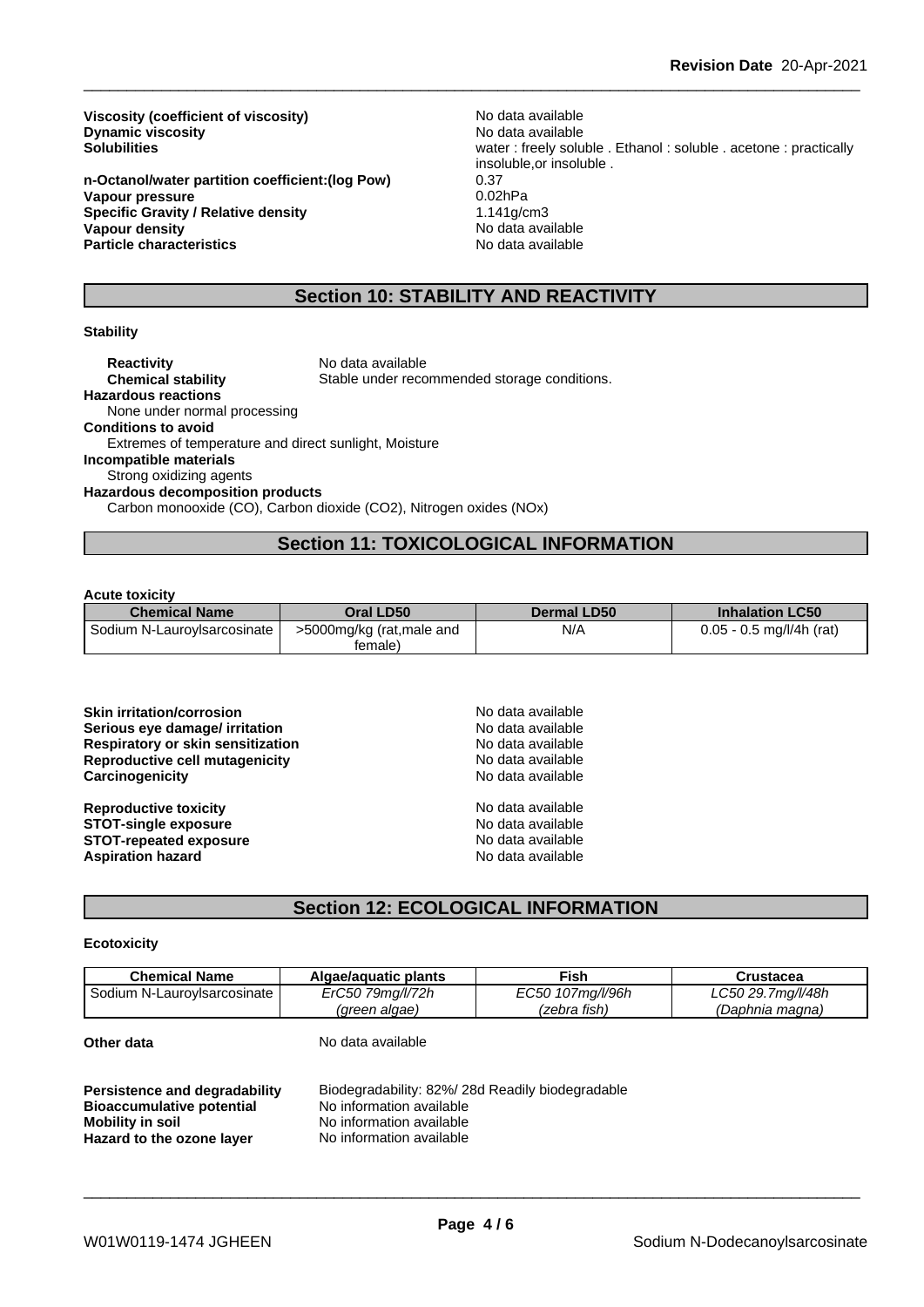### **Section 13: DISPOSAL CONSIDERATIONS**

#### **Waste from residues**

Disposal should be in accordance with applicable regional, national and local laws and regulations. **Contaminated container and contaminated packaging**

Disposal should be in accordance with applicable regional, national and local laws and regulations.

### **Section 14: TRANSPORT INFORMATION**

| <b>ADR/RID</b>                   |                                                            |
|----------------------------------|------------------------------------------------------------|
| UN number                        | <b>UN2811</b>                                              |
| Proper shipping name:            | Toxic solid, organic, n.o.s. (Sodium N-Lauroy sarcosinate) |
| UN classfication                 | 6.1                                                        |
| <b>Subsidiary hazard class</b>   |                                                            |
| Packing group                    | Ш                                                          |
| <b>Marine pollutant</b>          | Not applicable                                             |
| <b>IMDG</b>                      |                                                            |
| UN number                        | <b>UN2811</b>                                              |
| Proper shipping name:            | Toxic solid, organic, n.o.s. (Sodium N-Lauroy sarcosinate) |
| UN classfication                 | 6.1                                                        |
| <b>Subsidiary hazard class</b>   |                                                            |
| Packing group                    | Ш                                                          |
| <b>Marine pollutant (Sea)</b>    | Not applicable                                             |
| Transport in bulk according to   | No information available                                   |
| Annex II of MARPOL 73/78 and     |                                                            |
| the <b>IBC</b> Code              |                                                            |
| <b>IATA</b>                      |                                                            |
| <b>UN number</b>                 | <b>UN2811</b>                                              |
| Proper shipping name:            | Toxic solid, organic, n.o.s. (Sodium N-Lauroy sarcosinate) |
| <b>UN classfication</b>          | 6.1                                                        |
| <b>Subsidiary hazard class</b>   |                                                            |
| Packing group                    | Ш                                                          |
| <b>Environmentally Hazardous</b> | Not applicable                                             |
| <b>Substance</b>                 |                                                            |

## **Section 15: REGULATORY INFORMATION**

| <b>International Inventories</b>                       |                                                                                                                                        |
|--------------------------------------------------------|----------------------------------------------------------------------------------------------------------------------------------------|
| <b>EINECS/ELINCS</b>                                   | Listed                                                                                                                                 |
| <b>TSCA</b>                                            | Listed                                                                                                                                 |
| Japanese regulations                                   |                                                                                                                                        |
| <b>Fire Service Act</b>                                | Not applicable                                                                                                                         |
| <b>Poisonous and Deleterious</b>                       | Not applicable                                                                                                                         |
| <b>Substances Control Law</b>                          |                                                                                                                                        |
| <b>Industrial Safety and Health Act Not applicable</b> |                                                                                                                                        |
| <b>Regulations for the carriage</b>                    | Toxic Substances - Poison (Ordinance Art.3, Ministry of Transportation Ordinance                                                       |
| and storage of dangerous<br>goods in ship              | Regarding Transport by Ship and Storage, Attached Table 1)                                                                             |
| <b>Civil Aeronautics Law</b>                           | Toxic and Infectious Substances (Ordinance Art.194, MITL Nortification for Air<br>Transportation of Explosives etc., Attached Table 1) |
| <b>Pollutant Release and Transfer Not applicable</b>   |                                                                                                                                        |
| <b>Register Law</b>                                    |                                                                                                                                        |
| <b>Export Trade Control Order</b>                      | Not applicable                                                                                                                         |
|                                                        | <b>Section 16: OTHER INFORMATION</b>                                                                                                   |
| Key literature references and<br>sources for data etc. | NITE: National Institute of Technology and Evaluation (JAPAN)<br>http://www.safe.nite.go.jp/japan/db.html                              |